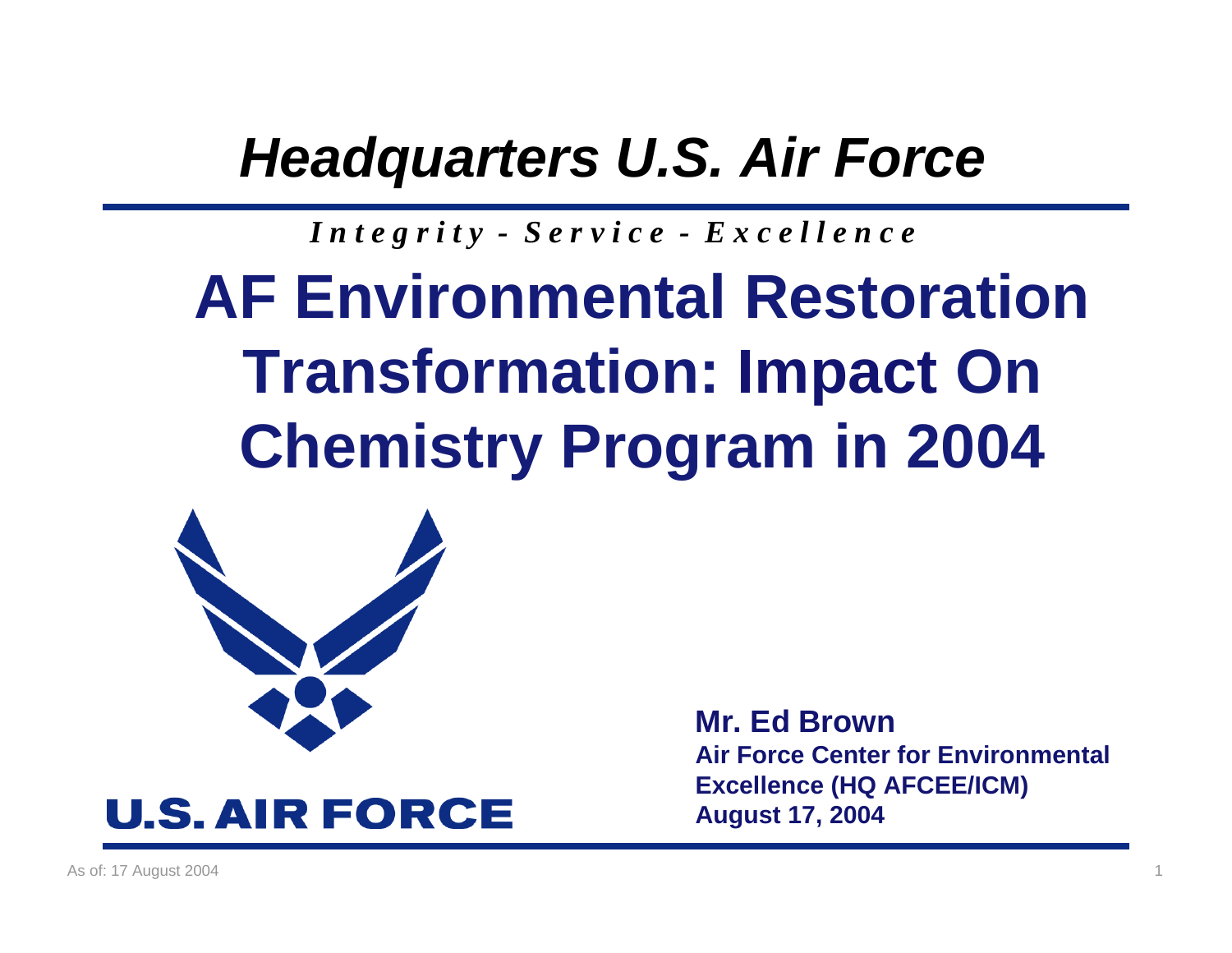



### *AF Environmental RestorationTransformation and Impact on Chemistry Program:*

### ■ Introduction

- **Performance Based Management (PBM)**
- **New AFCEE Organization**
- **New Chemistry Paradigm**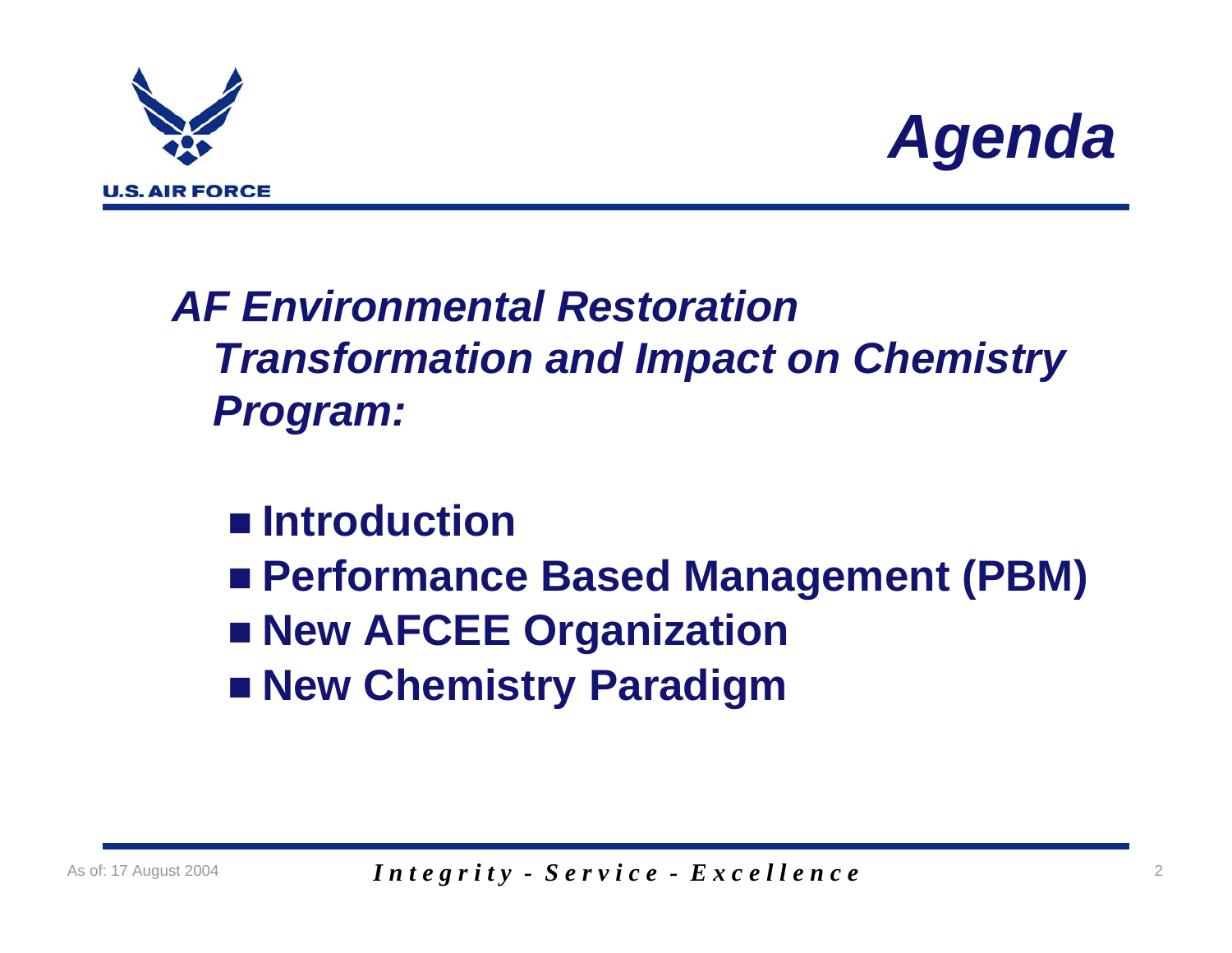



*AF Environmental RestorationTransformation and Impact on Chemistry Program: Chemistry Group AFCEE QAPP Variances Laboratory Audits Proficiency Evaluation Program Summary Questions and Answers*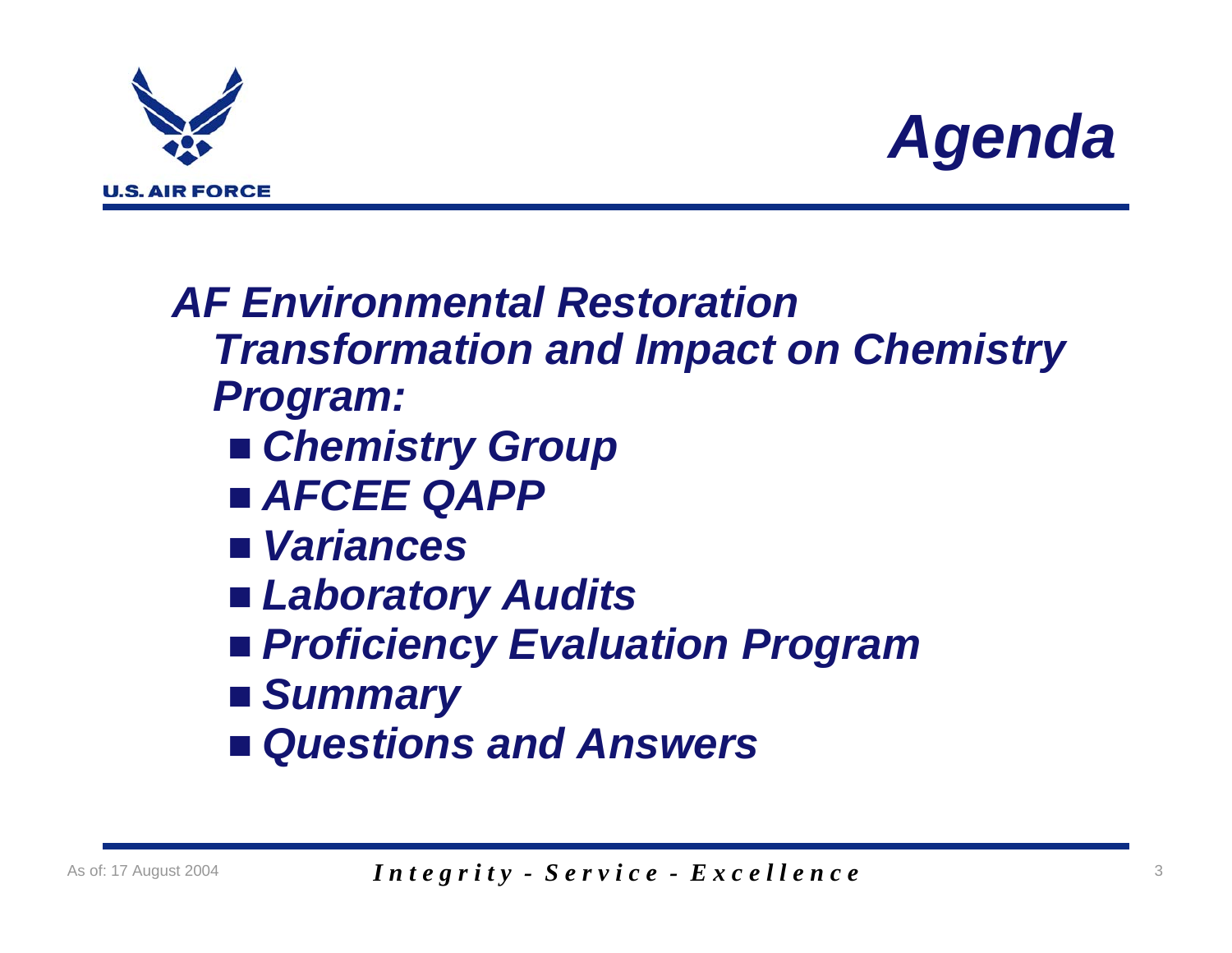

### *Factors Influencing Transformation*

- *President's Management Directive*
- *Lengthy and Costly Clean-up*
- *Project Team Mobility*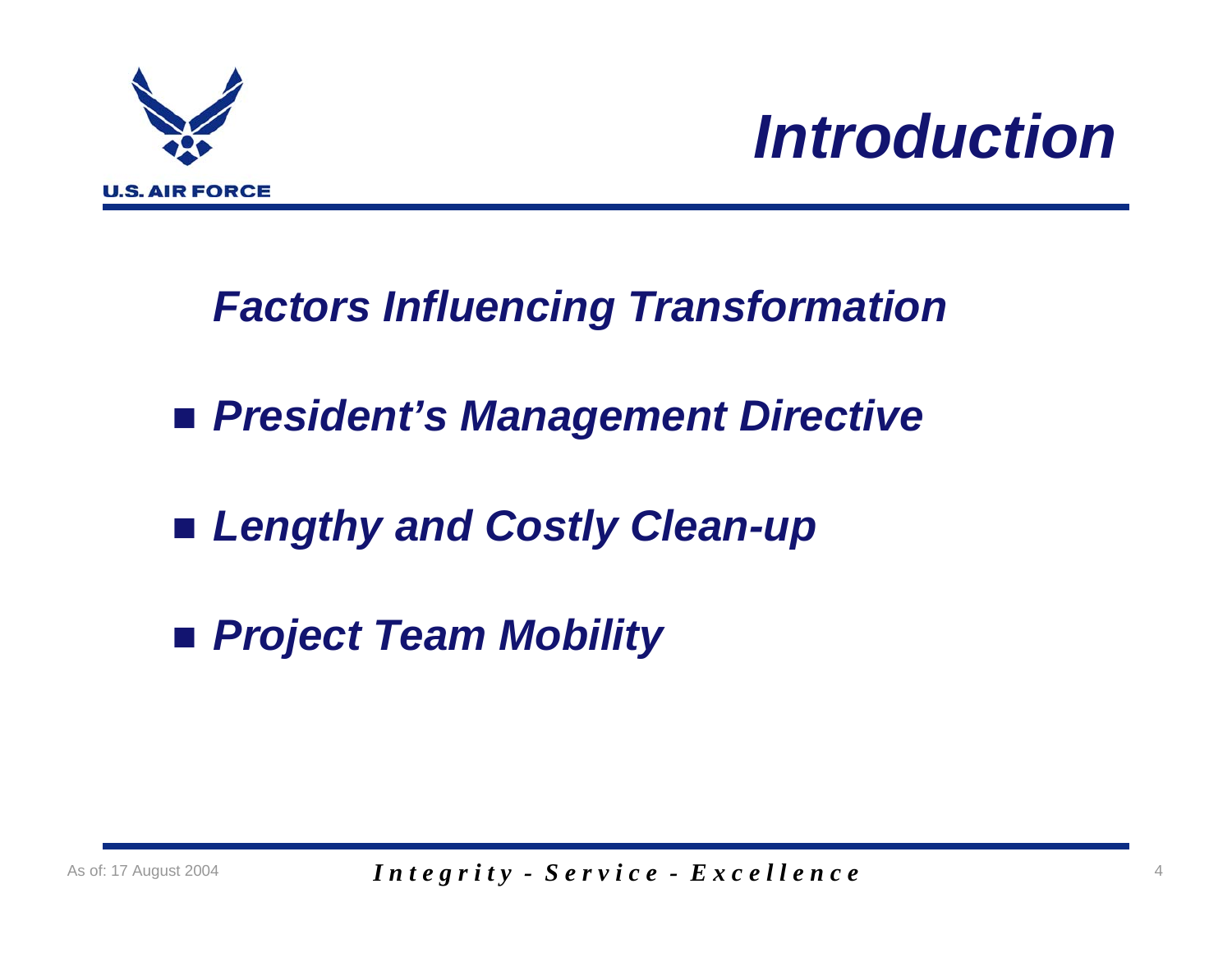

### *Presidential Management Directive*

*Government likes to begin things – to declare grand new programs and causes and national objectives. But good beginnings are not the measure of success. What matters in the end is completion. Performance. Results***.**

### **President George W. Bush**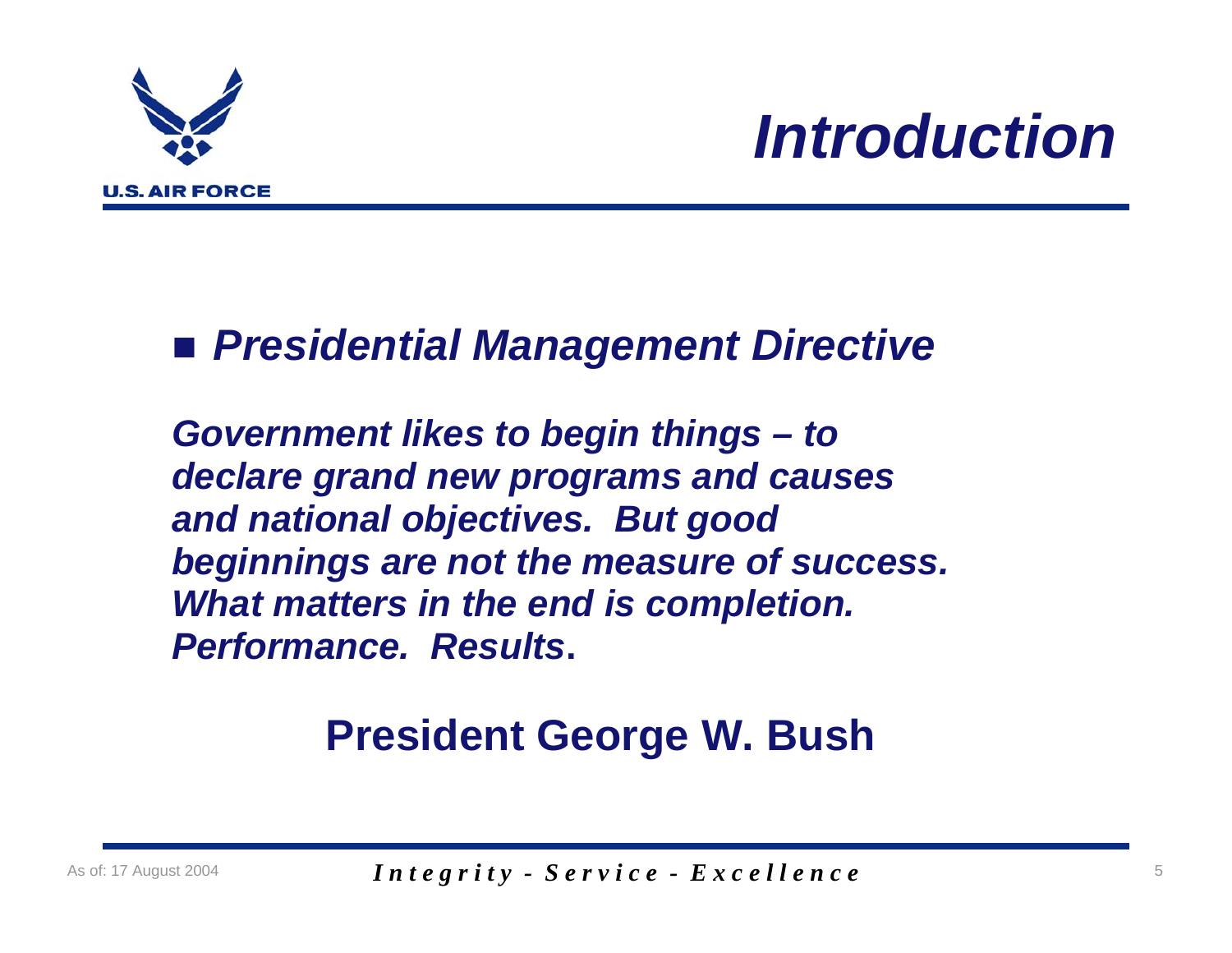

### *Lengthy and Costly Clean-up Projects*

- 1987: DoD estimated \$14 billion and 13 years to **close clean-up program**
- **Past 20 years: Actual Cost was \$30 billion and clean-up program is not closed**
- **2004: DoD estimates costs exceeding \$50 billion and clean-up program ending years beyond 2014**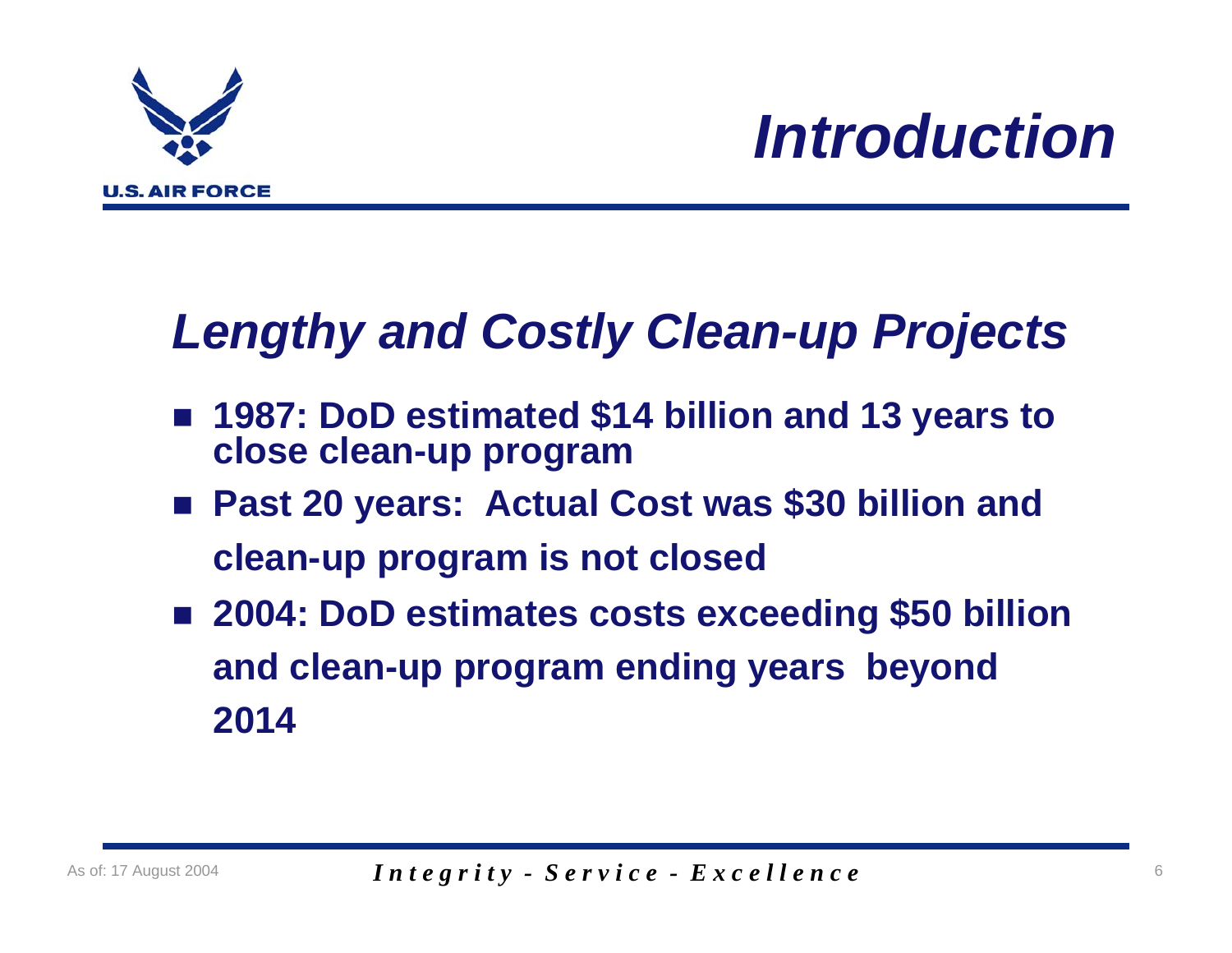

### *Mobility of Clean-up Team Members*

- $\mathcal{L}_{\mathcal{A}}$ *Original plan was for Clean-up team to clean sites up in six years*
- $\mathcal{L}_{\mathcal{A}}$  *Team usually consists of:*
	- *AFCEE Project Manager*
	- *Base Project Manager*
	- *EPA Project Manager*
	- *State Project Manager*
	- *Contractor Project Manger*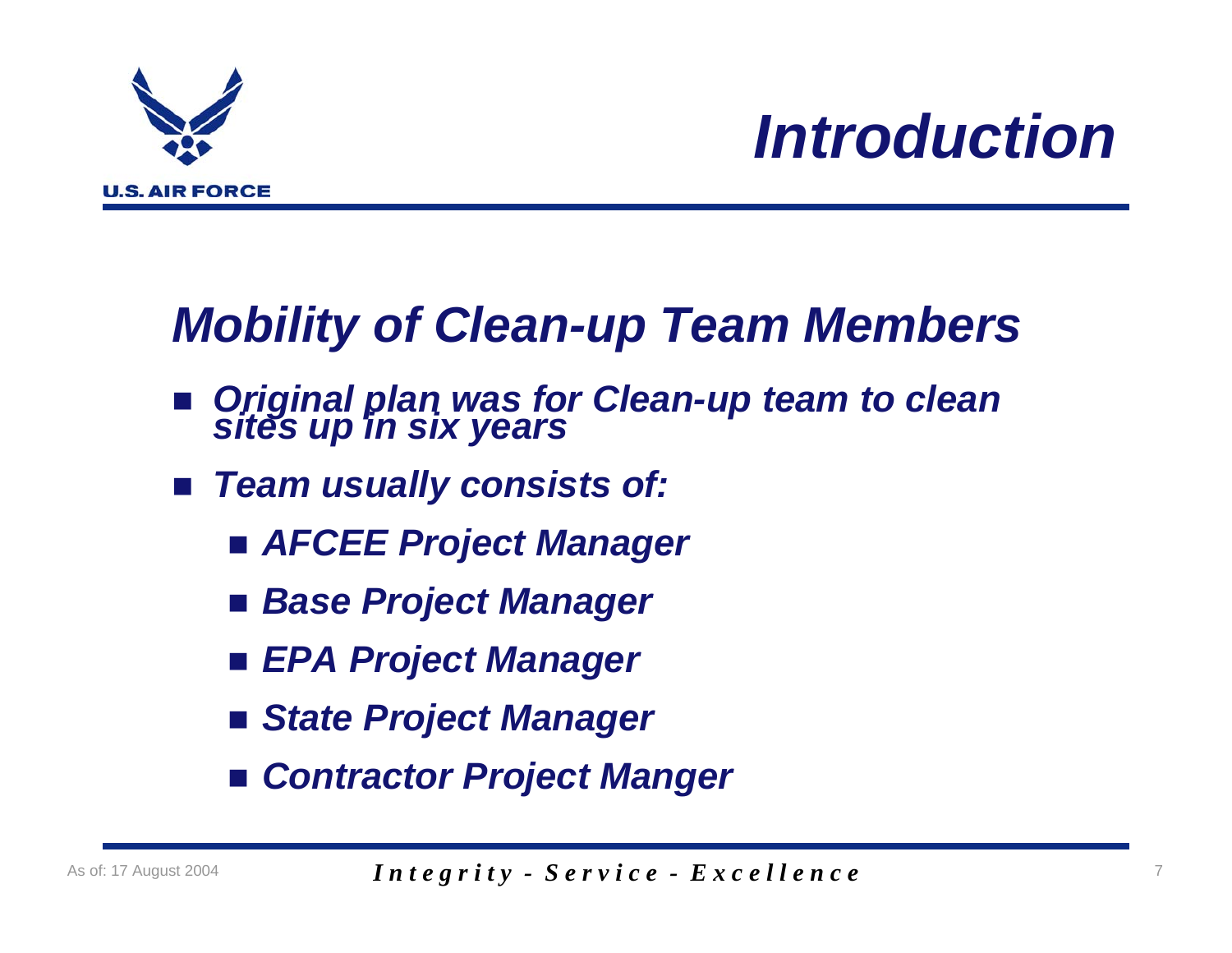

### *Mobility of Clean-up Team Members*

### ■ 20 years experience has shown

■ Team turn-over rate is apx 38% over 6<br>year period

■ Corporate knowledge lost

■ Steep learning and trust curve for new<br>members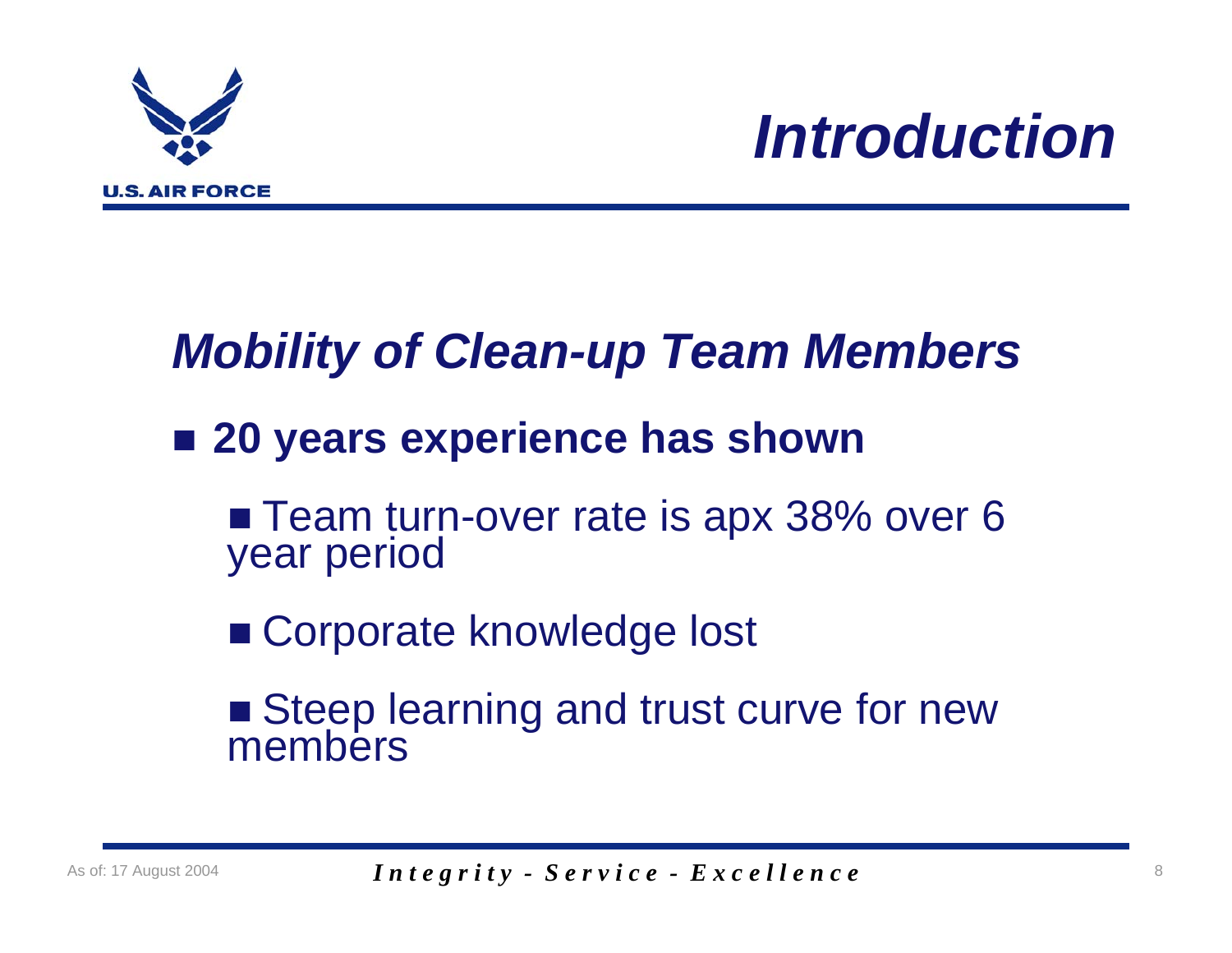

### *Results of These Factors:*

### **Performance-Based Management (PMB)**

- **Triad Approach by AFCEE**
- **RPO by AFCEE**
- Exit Strategy
- Performance-based Contracting (PBC)
- **AFCEE Transformation**
- **New Chemistry Paradigm**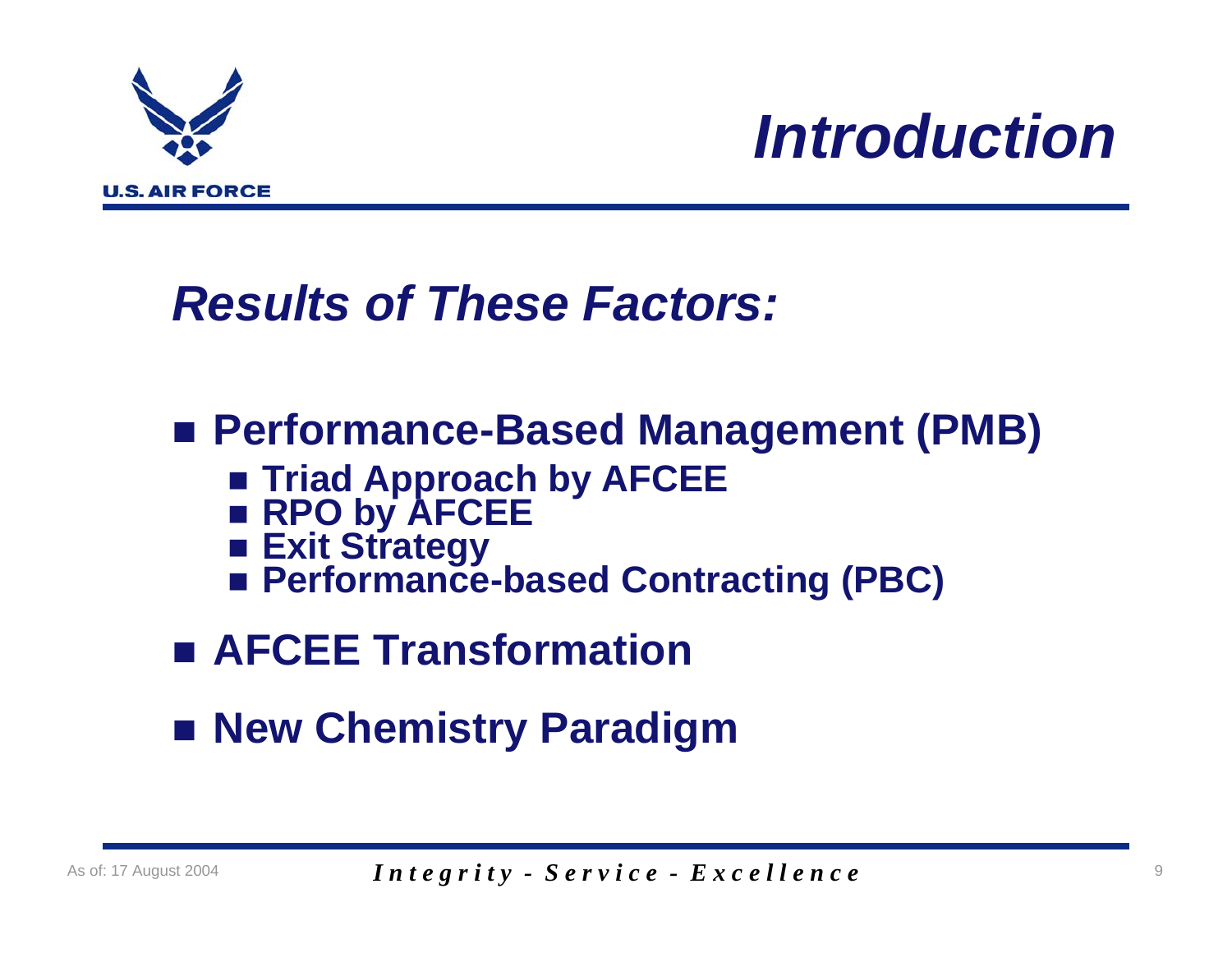

## *PBM Provides Tools to Manage Uncertainties*



#### As of: 17 August 2004 **10** *Integrity - Service - Excellence* 10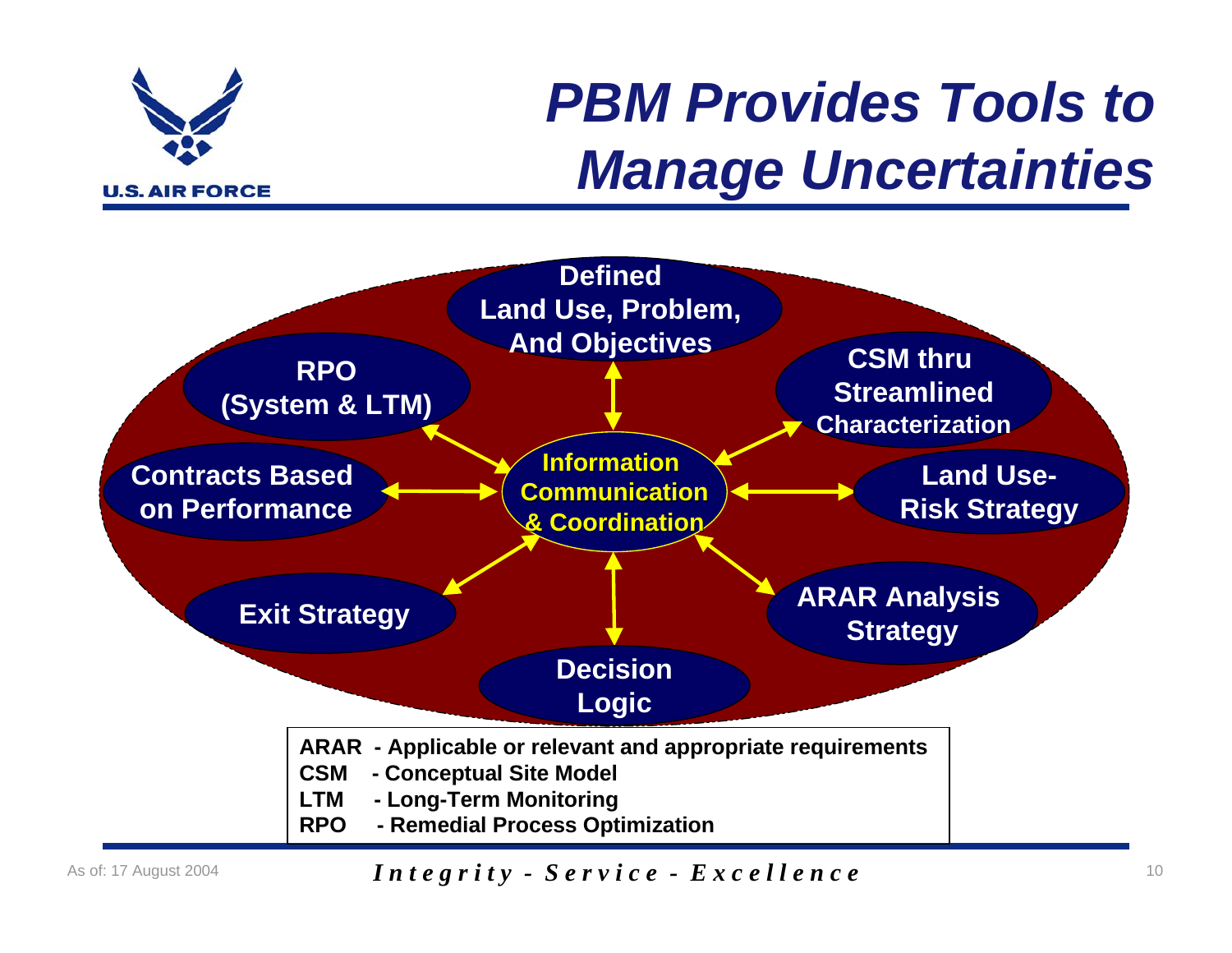

## *What Does PBM Do?*

#### **PBM Facilitates the Cleanup Process**

- **Dian Performance Based Agreements**
- Make Land-use Determinations *current and future* 
	- Reconcile with Base Development Plans (active)
	- Sensible Zoning
- **Develop Systematic Plans**
- **Establish Dynamic Data Collection**
- Develop Performance-based Decision Document
- **Define Clear Exit Strategy**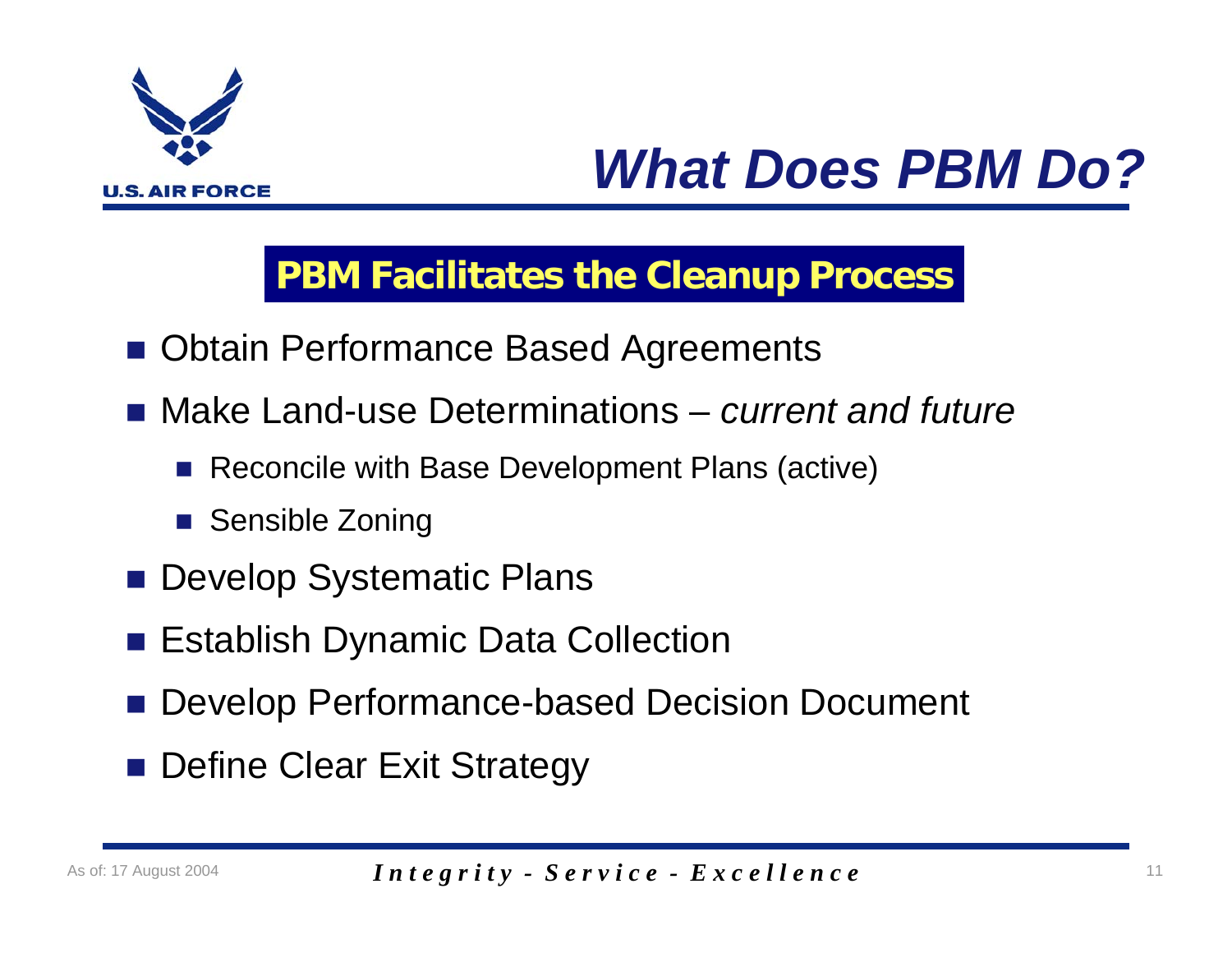

## *Performance-Based Concepts*

**U.S. AIR FORCE** 

### **Performance-Based Contacting (PBC)**

- **PBC is a philosophy whereby contracted work is performed with minimal focus on government process and** *maximum focus on results*
	- − **Describes objective and performance measures not process**
	- − **Used with a variety of contract types (e.g., FFP, CPIF)**

#### **PBC is a component of** *performance-based management*

- − **Renewed focus on sound management principles and performance metrics**
- **Comprehensive up-front planning, risk management, and performance baselining**

#### **Air Force PBC goal: 20% of restoration projects**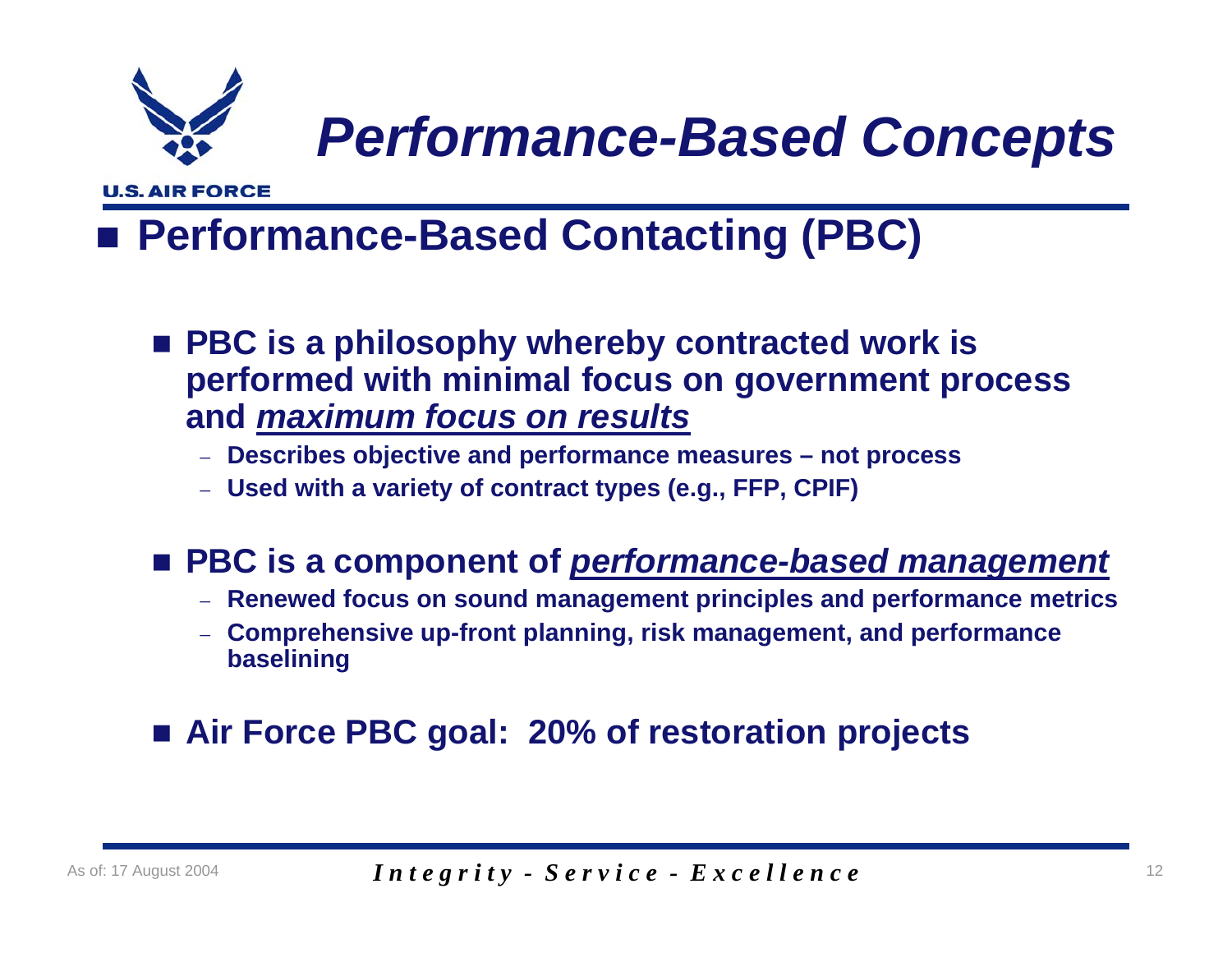

## *The Triad Approach*



**Real Time Measurement Technologies**

*Synthesizes practitioner experience, successes, and lessons-learned into an institutional framework*

As of: 17 August 2004 *Integrity - Service - Excellence*  $13$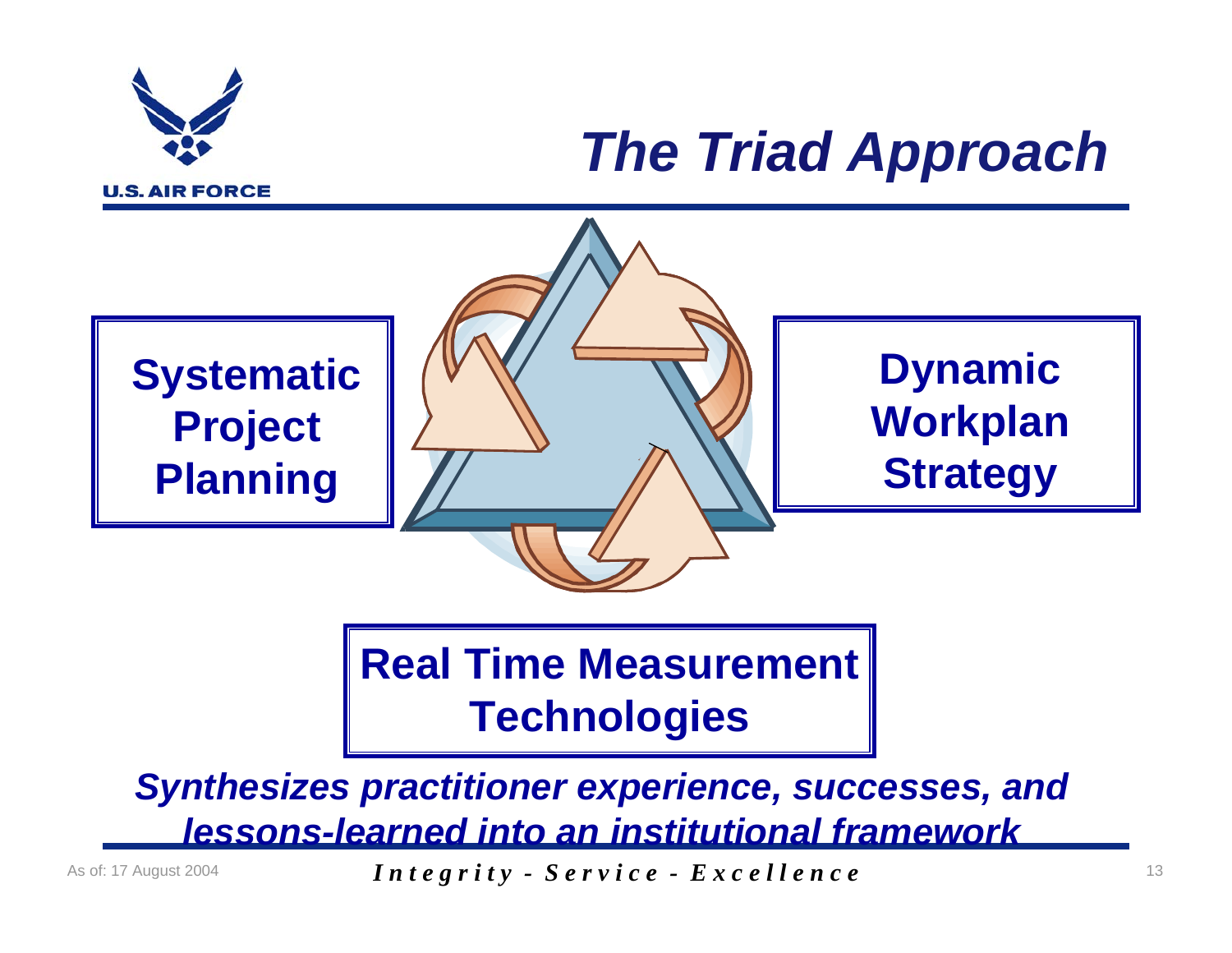

## *Systematic Planning*

**U.S. AIR FORCE** 



- $\overline{\phantom{a}}$ **Stakeholders involved**
- $\sim 10^{11}$ **Multidisciplinary Team**
- $\mathcal{L}(\mathcal{A})$  . **Exit strategy clearly defined**
	- **Identify project decisions**
	- **Identify desired certainty**
- $\mathbb{R}^3$  **Project-specific Conceptual Site Model (CSM)**
	- **Identifies data/information gaps**
	- Data collection supports **evolution of CSM asdata/information gaps filled**
- $\mathbb{R}^3$  **Identify most resource-effective means to fill data/information gaps**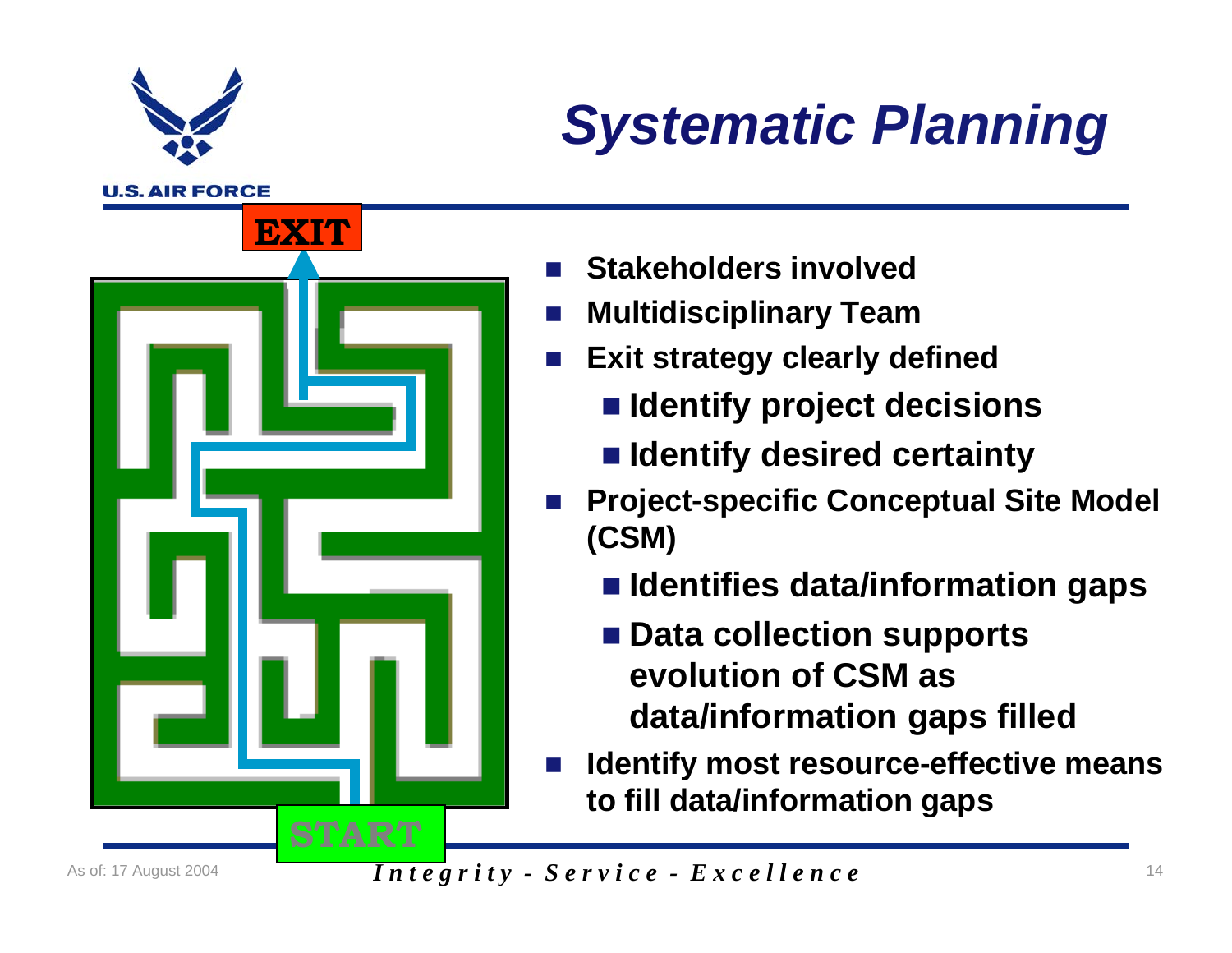

**U.S. AIR FORCE** 

# *Dynamic Work Plans*

- **Real-time, decision-making in the field**
- **Real-time analysis made possible, field analytics made economical**
- **Experienced, senior technical personnel (scientists & engineers) in the field**
- Regulator-approved decision trees
	- **Flexible work plans**
		- **Alternate contracting options**
		- Regulator, senior staff involvement
	- **Adaptive sampling and analysis plans**
	- **Evolve the CSM to maturity**
- Seamless flow of site activities **→ fewer mobilizations**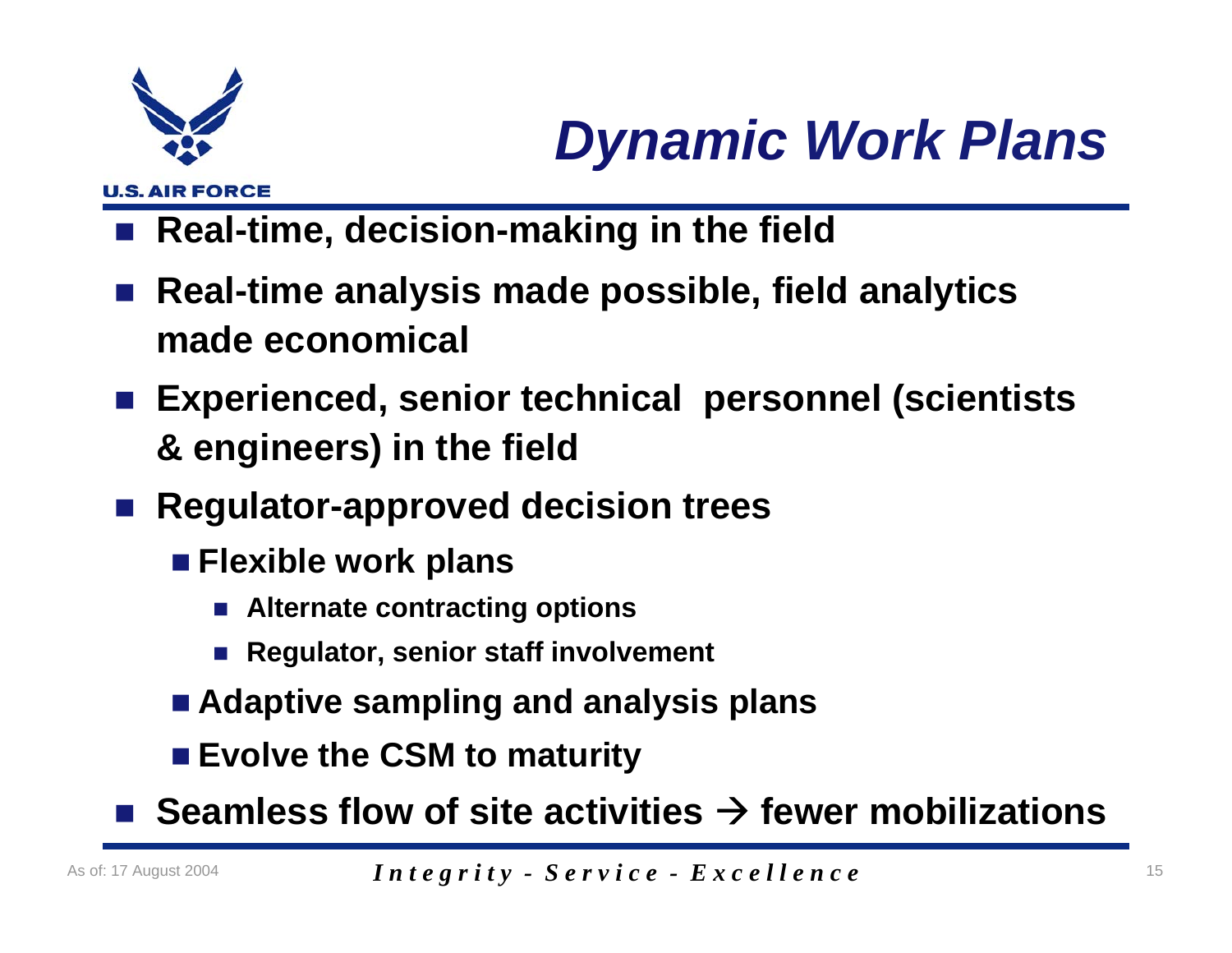

# *Real-Time Analytical and Sampling Technologies*

- **Field analytical, rapid sampling, mobile labs, quick turnaround off-site all allow real-time or near real time analysis**
- Rapid turnaround results support dynamic **decisionmaking**
- **Lower costs of field methods support increased density (address sampling uncertainty)**
- **Field results guide confirmation (address analytical uncertainty)**
- Decision support software can help organize and **process data, plan field activities**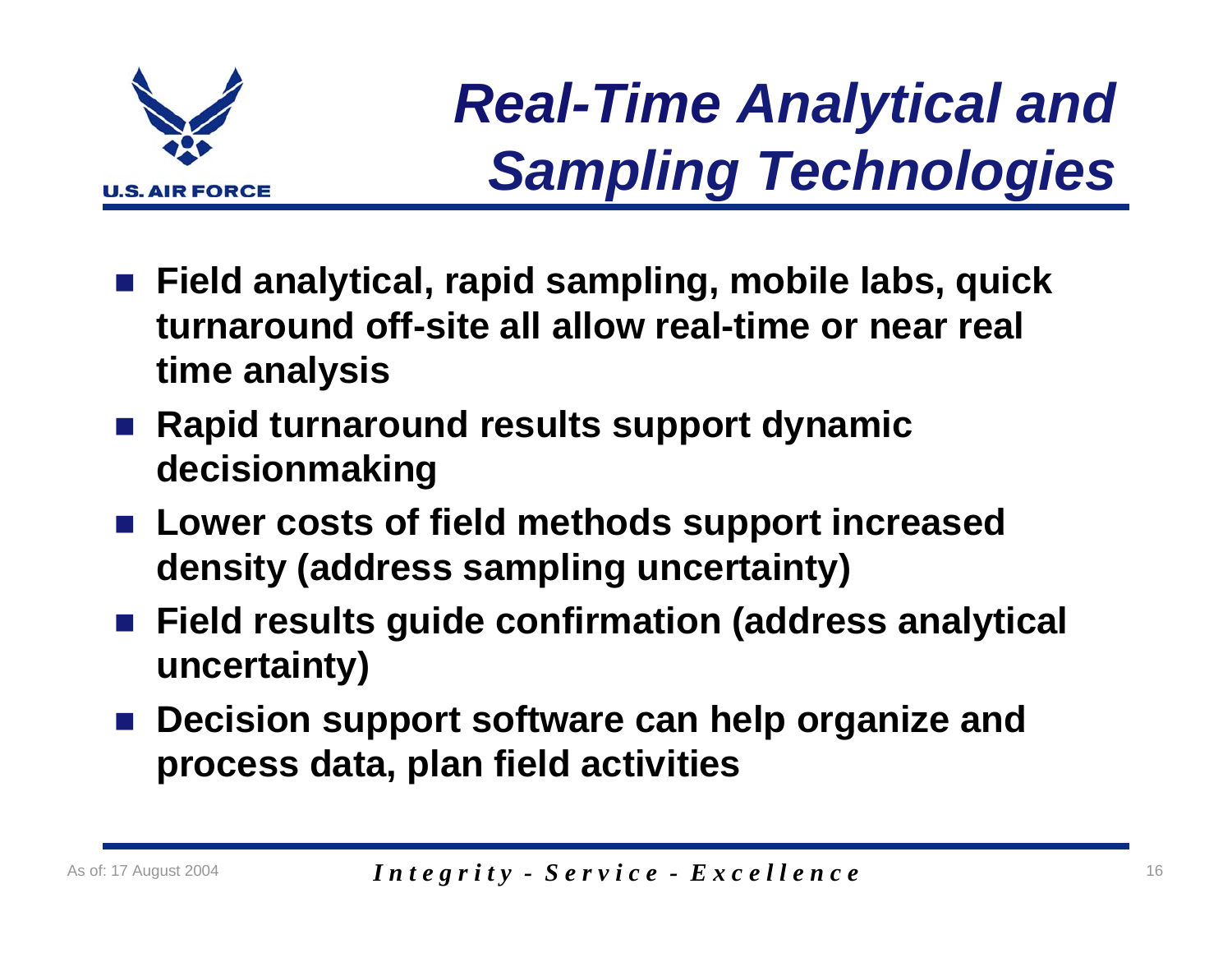



- Bottom line: Improve environmental **decisionmaking by providing data to support protective, effective environmental decisions (**"Better"**)**
- Reduce program and compliance timeframes and **costs (**"Faster" and "Cheaper"**)**
- **Focus on site-specific decision needs and utilize best mix of sampling, analytical, and decision tools and strategies to meet those needs (**"Smarter"**)**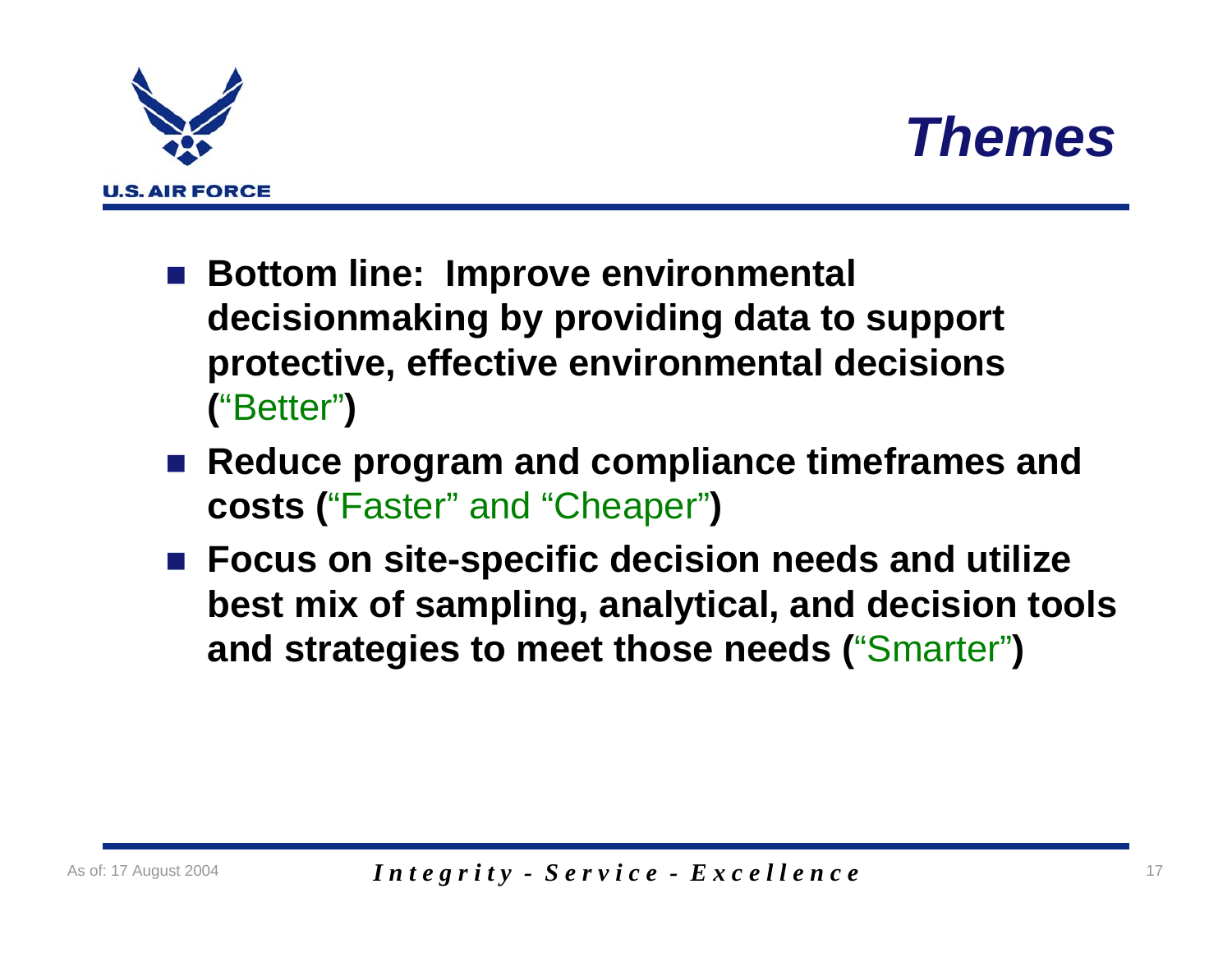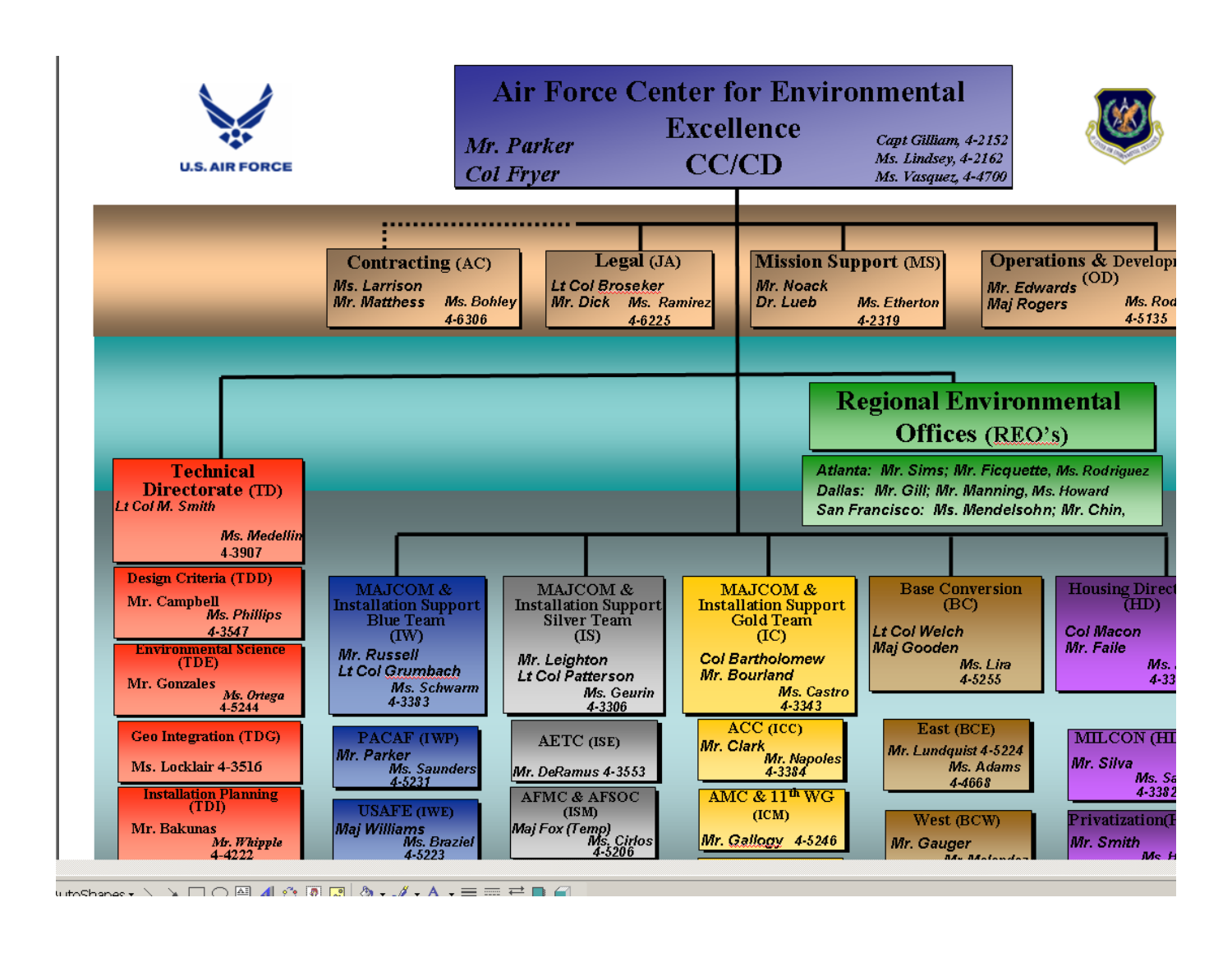

# *New Chemistry Program*

### *Chemistry Group*

- *Corporate Chemist in Technical Directorate (TDE)*
- *Two chemists in "I" Directorates as Project Managers*

### **Tools available for data quality:**

- **AFCEE QAPP One of many**
- $\mathbb{R}^n$ *EPA guidance http://www.epa.gov/quality/qa\_docs.html*
- $\mathbb{R}^3$ **Intergovernmental Data Quality Task Force**
- *Quality Systems Manual*
- *SW-846 methods*
- *CLP methods*
- *Laboratory Variances Go through Project Manager, will be reviewed by chemists on an "as needed basis."*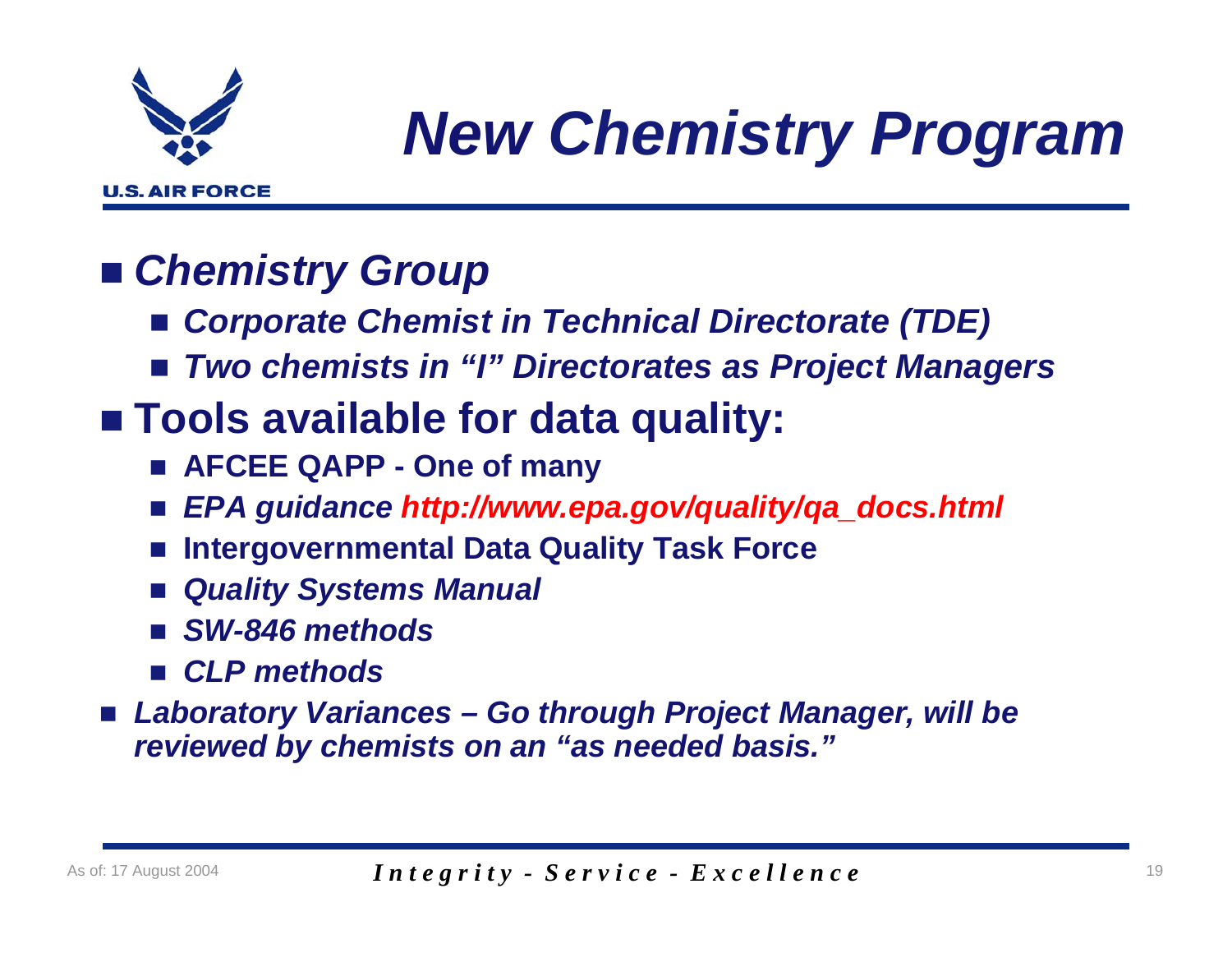

# *New Chemistry Program*

- *Laboratory Audits*
	- *Few done by AFCEE chemists on an "as needed basis."*
	- *Prime Contractor will be responsible but AFCEE may participate if Project Manager desires.*
- *Proficiency Evaluation Samples Increase Usage, currently on a case by case basis.*
	- *Future to still be decided*
- *Chemistry Program Still Evolving to a PBM mentality*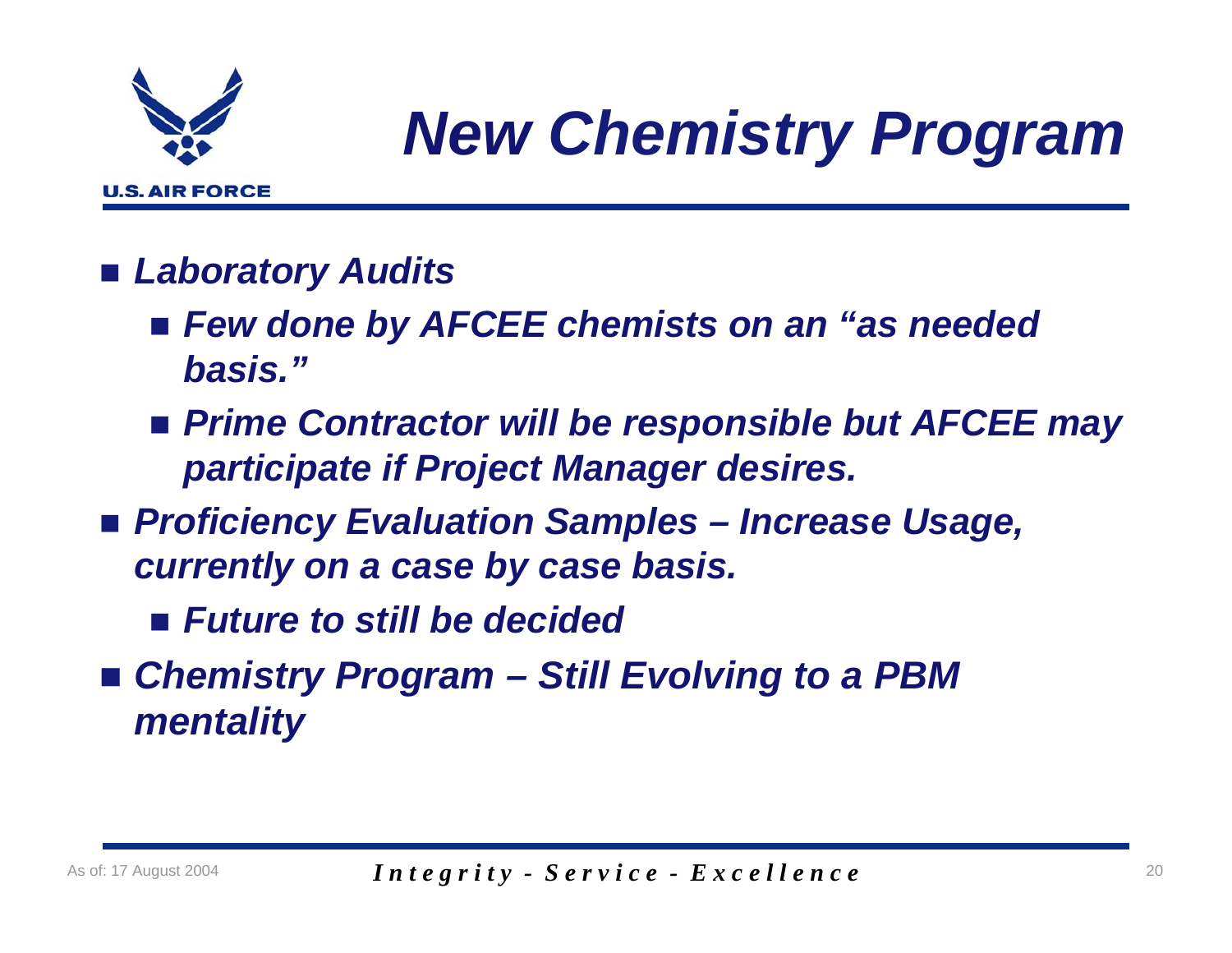

### *SUMMARY OF IMPACT ON AFCEE CHEMISTRY PROGRAM*

- Bottom line: Improve environmental decision **making by providing data to support protective, effective environmental decisions (**"Better"**)**
- Reduce program and compliance timeframes and **costs (**"Faster" and "Cheaper"**)**
- **Focus on site-specific decision needs and utilize best mix of sampling, analytical, and decision tools and strategies to meet those needs (**"Smarter"**)**